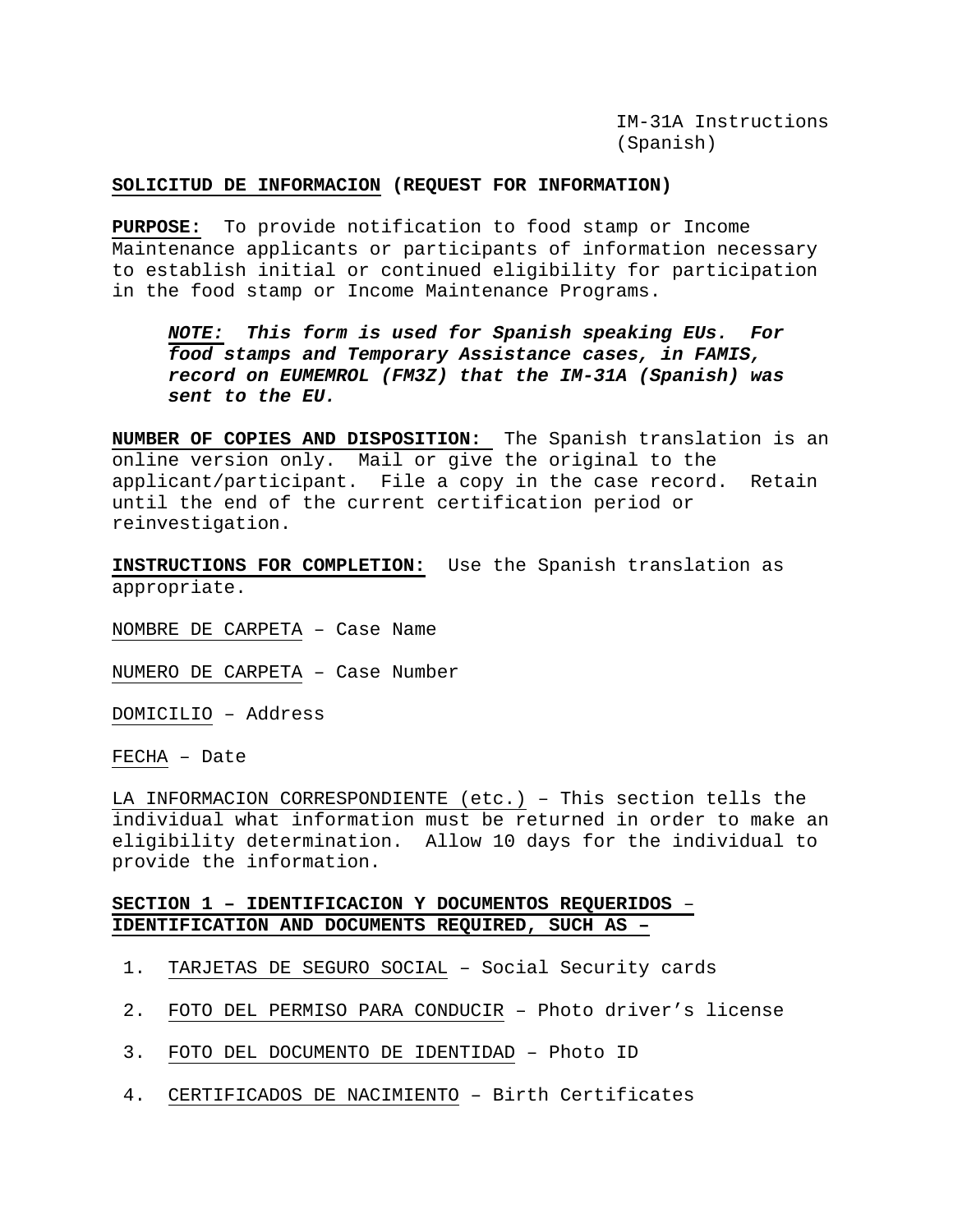- 5. PLANES DE SERVICIO FUNERARIO PREPAGO Prepaid burial plans
- 6. LIBRETA DE MATRIMONIO Marriage license
- 7. SENTENCIA DE DIVORCIO Divorce decree
- 8. TITULOS DE PROPIEDAD Deeds
- 9. POLIZAS DE SEGURO (DE VIDA Y MEDICO) Insurance policies (Life and Medical)

# **SECTION II – COMPROBANTES DE RECURSOS DE DINERO – PROOF OF ALL MONEY OWNED**

- 10. CERTIFICADOS DE DEPOSITOS O DE DEPOSITOS IRA Certificates of Deposits or IRA
- 11. LIBRETA DE CUENTA DE AHORRO, RESUMEN BANCARIO Savings account book, bank statement
- 12. RESUMEN BANCARIO DE CUENTA CORRIENTE Current checking account bank statement
- 13. BONOS DEL GOBIERNO U OTROS Government or other bonds
- 14. ACCIONES Stocks
- 15. HIPOTECAS A SU FAVOR Mortgages you own
- 16. ESTADO CONTABLE DE LA CUENTA CREDIT UNION O DECLARACION DEL SALDO EXISTENTE – Credit Union account book or balance statement
- 17. DINERO EN EFECTIVO Cash you own
- 18. EXPLIQUE SI DISPONE DE OTROS RECURSOS If other, explain

### **SECTION III – COMPROBANTES DE SUS INGRESOS – PROOF OF ALL INCOME**

- 19. ULTIMOS COMPROBANTES DE PAGO Last pay stubs
- 20. DECLARACION DEL EMPLEADORA/A (etc.) Statement from your employer (including home employment such as child care, ironing, house cleaning, or other odd jobs.) Statement should include date of hire, rate of pay, hours per pay period, and how often and when paid, and be signed and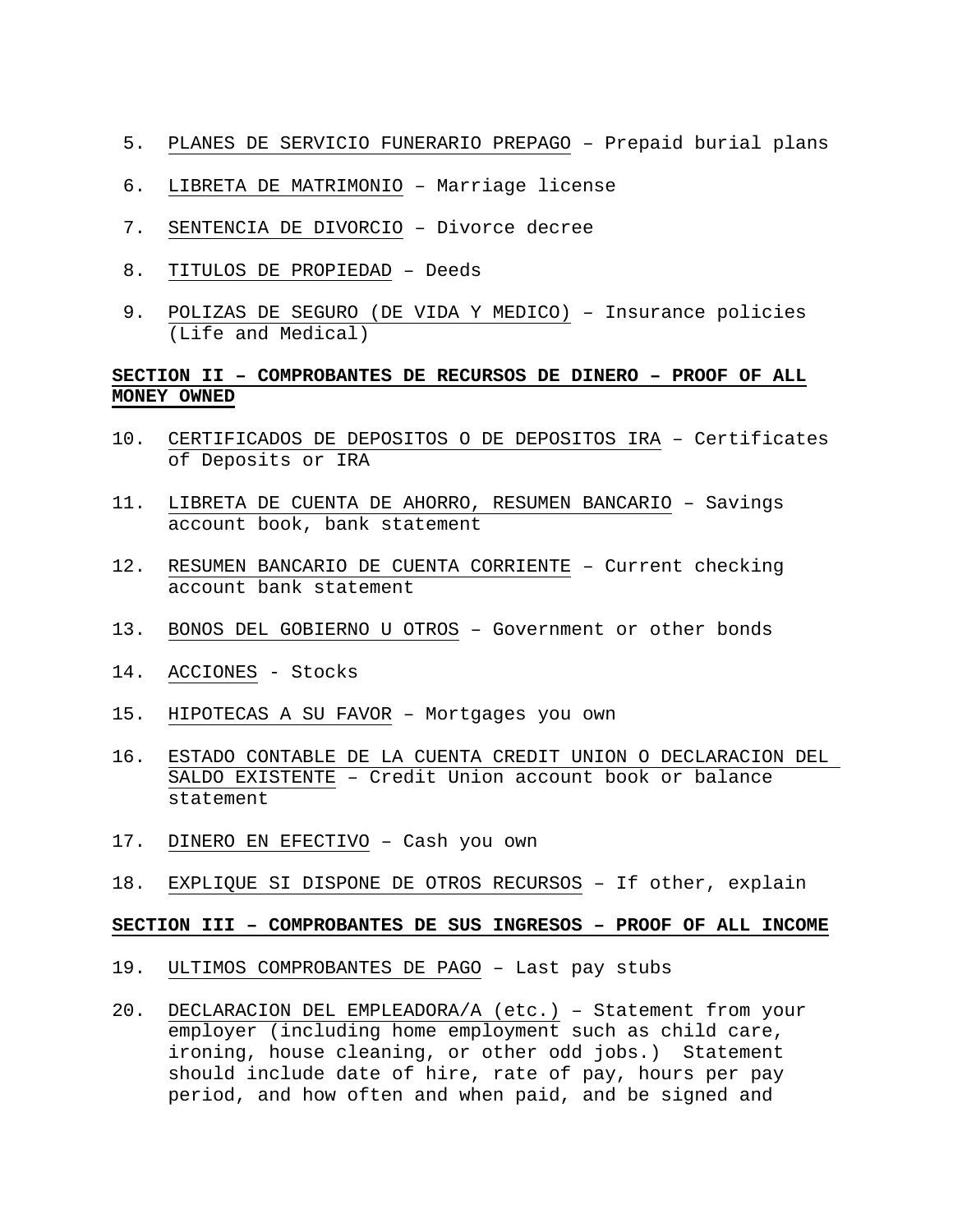dated by the employer. If this is a separation statement, it should also be signed and dated by the employer. If this is a separation statement, it should also include the last day worked, reason for separation, and the date the last check was received

- 21. SI SE DEDICA A TAREAS AGRICOLAS (ETC.) If you farm or are self-employed, your latest income tax report or document
- 22. DECLARACION CON EL MONTO DE SUBSIDIO PARA EDUCACION O CAPACITACION, PRESTAMO O BECA – Statement verifying amount of education or training grant, loan or scholarship
- 23. AYUDA DE PERSONAS QUE NO PERTENEZCAN A LOS GRUPOS ASISTENCIALES – Contributions from person outside of assistance group
- 24. CARTA DE OTORGAMIENTO DE CUALQUIER OTRO TIPO DE PENSION Award letter from any other type of pension
- 25. INGRESOS PERCIBIDOS EN CONCEPTO DE ALQUILER DE CUARTOS O PROVISION (ETC.) – Income received for room or room/board from other members of the household
- 26. RENTA PROVENIENTE DE ALQUILER DE PROPIEDADES Rent received from rental property
- 27. CARTA DE OTORGAMIENTO DEL SEGURO SOCIAL Social Security award letter
- 28. BENEFICIOS SSI SSI benefits
- 29. SEGURO DE DESEMPLEO Unemployment Compensation
- 30. ASISTENCIA O PENSION PARA LOS HIJOS Child support
- 31. PENSION ALIMENTICIA Alimony
- 32. BENEFICIOS PARA VETERANOS DE GUERRA Veterans benefits
- 33. JUBILACION FERROVIARIA Railroad retirement
- 34. ASIGNACIONES DE LAS FUERZAS ARMADAS Armed Forced allotment
- 35. COMPENSACION PARA LOS TRABAJADORES Worker's Compensation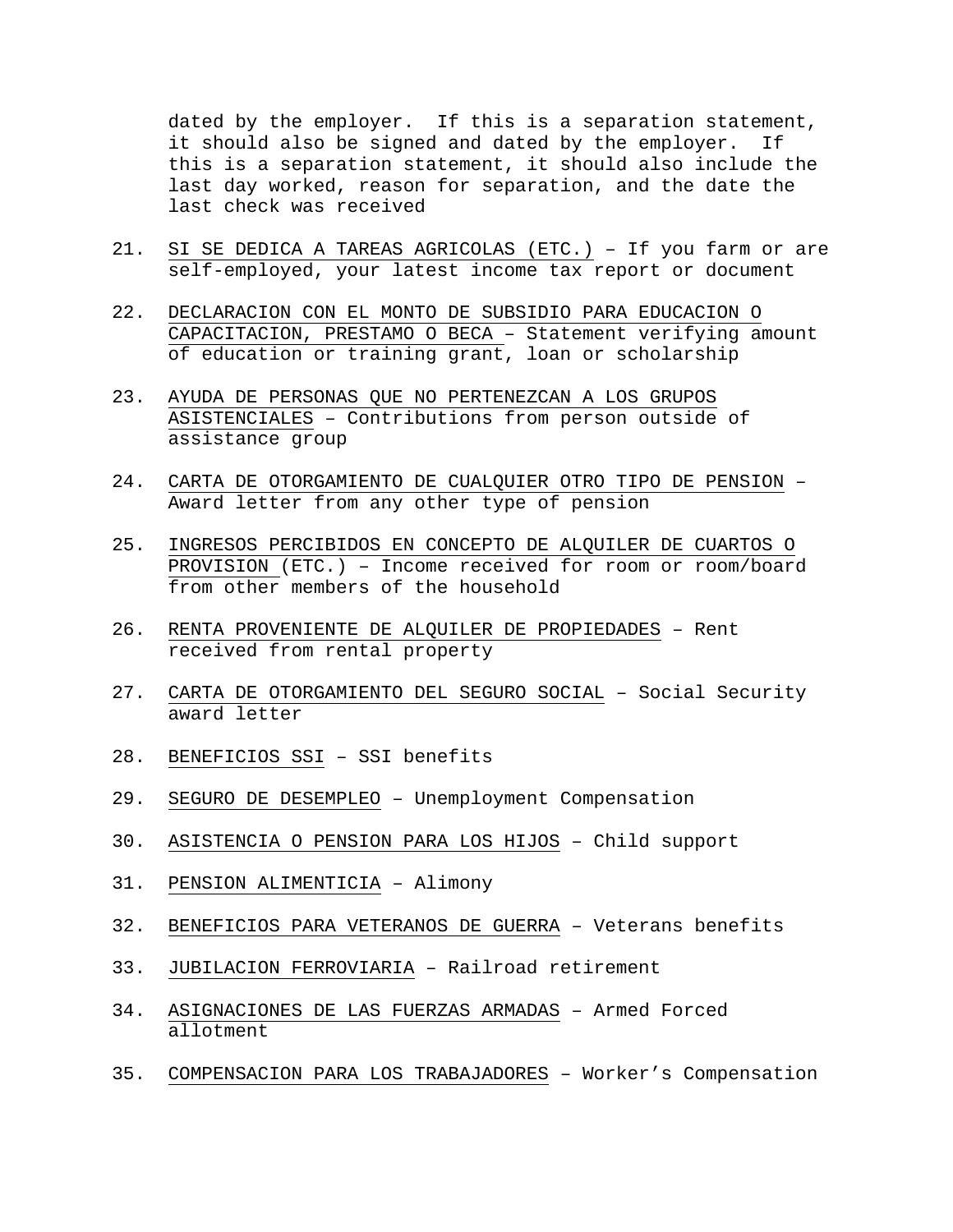36. EXPLIQUE SI DISPONE DE OTROS INGRESOS – If any other income, explain

## **SECTION IV – COMPROBANTES DE GASTOS – PROOF OF ALLOWABLE EXPENSES**

- 37. PAGO DE ALQUILER O DE LA VIVIENDA Rent or house payment
- 38. IMPUESTO INMOBILIARIO Real estate tax
- 39. SEGUROS SOBRE LA VIVIENDA Insurance on house
- 40. TELEFONO Telephone
- 41. ELECTRICIDAD Electricity
- 42. GAS Gas
- 43. COMBUSTIBLE Oil
- 44. AGUA/SERVICIOS CLOACALES Water/sewage
- 45. SERVICIOS DE BASURA Trash removal
- 46. CUIDADO DE LOS NINOS Child care
- 47. CUENTAS DE SERVICIOS MEDICOS PARA: Medical bill for:
- 48. MANTENIMIENTO DE LOS HIJOS Child support you pay
- 49. EXPLIQUE SI EXISTEN OTROS GASTOS If other, explain

# **SECTION V. CIUDADANIA Y CONDICION DE EXTRANJERO/A – CITIZENSHIP AND ALIEN STATUS**

- 50. TARJETA DEL REGISTRO EN EXTRANJERIA (ALIEN REGISTRATION RECEIPT) – Alien registration receipt card
- 51. DECLARACION DE CIUDADANIA Declaration of citizenship
- 52. PERMISO DE REINGRESOS AL PAIS Re-entry permit
- 53. REGISTRO DE ENTRADAS Y SALIDAS Arrival-Departure record
- 54. OTROS COMPROBANTES DEL SERVICIO DE INMIGRACION Y CIUDADANIA